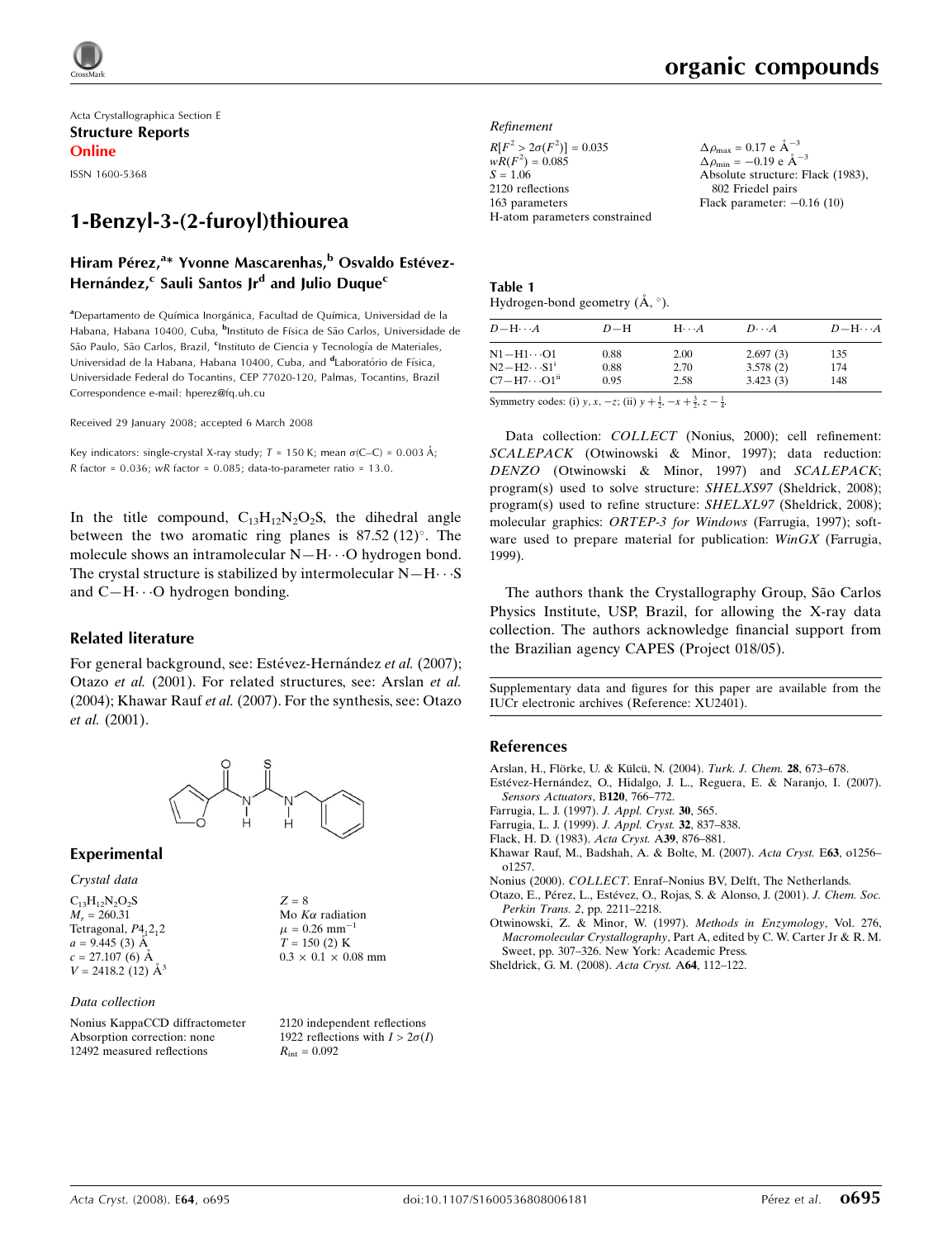# **supporting information**

*Acta Cryst.* (2008). E**64**, o695 [doi:10.1107/S1600536808006181]

# **1-Benzyl-3-(2-furoyl)thiourea**

# **Hiram Pérez, Yvonne Mascarenhas, Osvaldo Estévez-Hernández, Sauli Santos Jr and Julio Duque**

# **S1. Comment**

Substituted *N*-acylthioureas have been a subject of investigations, due to their ability to form stable metal complexes and as ionophores in potenciometric and amperometric sensors for Cd(II), Hg(II) and Pb(II) (Otazo *et al.*, 2001; Estévez-Hernández *et al.*, 2007). The title compound, (I) (Fig. 1), is another example of our newly synthesized furoylthiourea derivatives, which show outstanding complexation properties.

Compound (I) is a typical N,*N*′-disubstituted thiourea derivative with normal geometric parameters. The C2—S1 and C3—O1 bonds (Table 1) both show the expected double-bond character. The short values of the C2—N1, C2—N2 and C3—N2 bonds indicate partial double bond character.

The dihedral angle between the aromatic rings is 87.52 (12)°, and the angles with the thiourea plane are 86.67 (19)° for the benzene ring and 4.81 (12)<sup>°</sup> for the furan ring. An intramolecular N–H $\cdot$ ··O hydrogen bond is present (Table 2), forming a six-membered ring commonly observed in this type of compounds (Arslan *et al.*, 2004; Khawar Rauf *et al.*, 2007). The crystal structure of (I) is stabilized by intermolecular N—H···S and C—H···O hydrogen bonding (Table 2).

# **S2. Experimental**

The title compound, (I), was synthesized according to a procedure described by Otazo *et al.* (2001) by converting furoyl chloride into furoyl isothiocyanate and then condensing with the appropriate amine. The resulting solid product was crystallized from a dichlorometane-methanol (1:1) mixture yielding X-ray quality single crystals. Elemental analysis for C13H12N2O2S found: C 67.73, H 4.75, N 8.23, S 9.34%; calculated: C 67.86, H 4.46, N 8.33, S 9.52%

# **S3. Refinement**

H atoms were placed in calculated positions with C–H = 0.95 Å (aromatic), N–H = 0.88 Å and C–H = 0.99 Å (methylene), and refined in riding model,  $U_{\text{iso}}(H) = 1.2 U_{\text{eq}}(C, N)$ .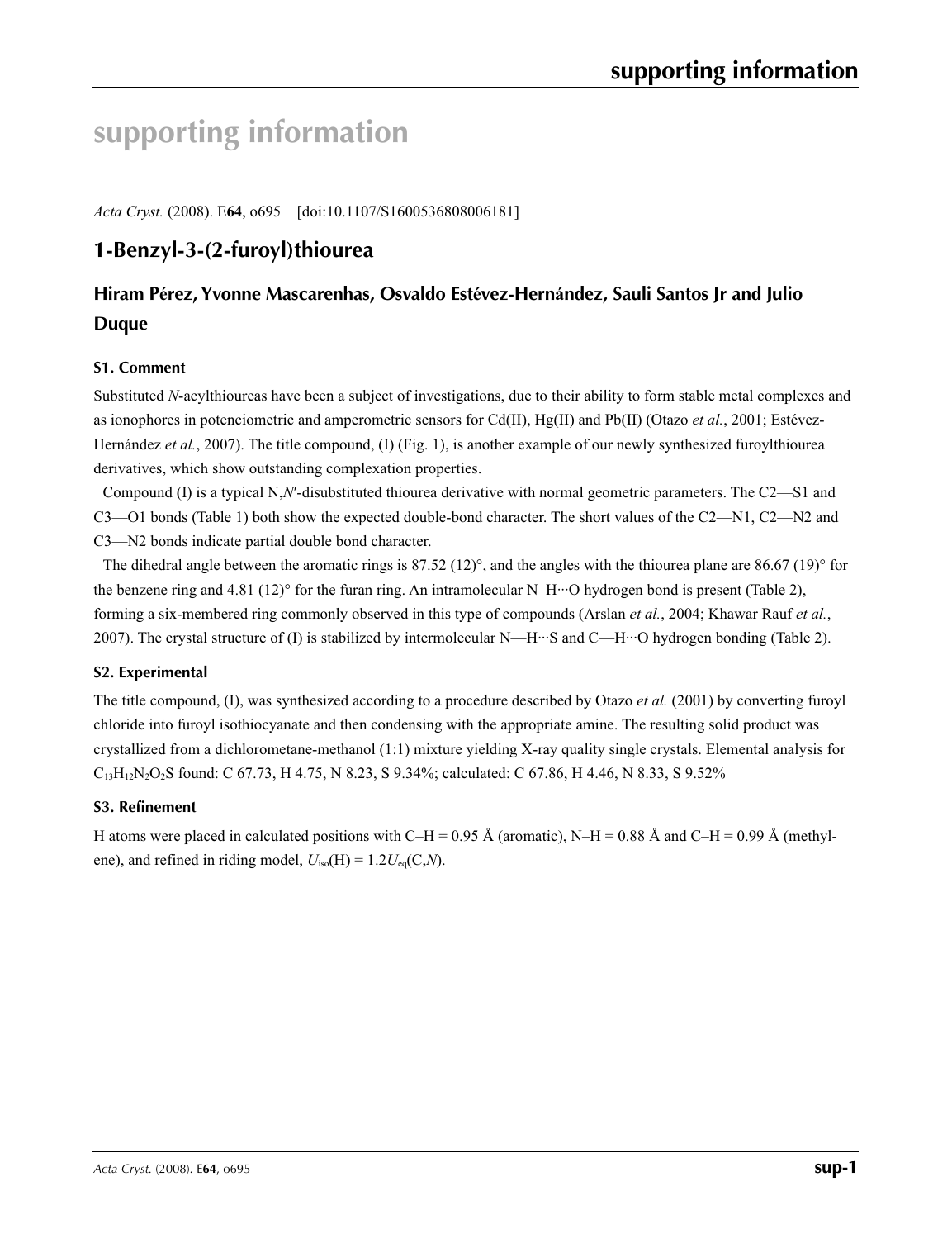

### **Figure 1**

The molecular structure of title compound. Displacement ellipsoids are drawn at the 50% probability level. The intramolecular N—H···O hydrogen bond is shown as a dashed line.

### **1-Benzyl-3-(2-furoyl)thiourea**

*Crystal data*

 $C_{13}H_{12}N_2O_2S$  $M_r = 260.31$ Tetragonal,  $P4<sub>1</sub>2<sub>1</sub>2$ Hall symbol: P 4abw 2nw  $a = 9.445(3)$  Å  $c = 27.107(6)$  Å  $V = 2418.2$  (12) Å<sup>3</sup> *Z* = 8  $F(000) = 1088$ 

### *Data collection*

| Nonius KappaCCD                        |
|----------------------------------------|
| diffractometer                         |
| $\omega$ scans                         |
| 12492 measured reflections             |
| 2120 independent reflections           |
| 1922 reflections with $I > 2\sigma(I)$ |

### *Refinement*

Refinement on *F*<sup>2</sup> Least-squares matrix: full *R*[ $F^2 > 2\sigma(F^2)$ ] = 0.035  $wR(F^2) = 0.085$ *S* = 1.06 2120 reflections 163 parameters 0 restraints H-atom parameters constrained  $D_x = 1.43$  Mg m<sup>-3</sup> Melting point: 402.5 K Mo *Kα* radiation,  $\lambda = 0.71073$  Å Cell parameters from 9761 reflections  $\theta$  = 2.9–26.0°  $\mu$  = 0.26 mm<sup>-1</sup>  $T = 150 K$ Block, colourless  $0.3 \times 0.1 \times 0.08$  mm  $R_{\text{int}} = 0.092$  $\theta_{\text{max}} = 25.0^{\circ}, \theta_{\text{min}} = 3.7^{\circ}$ 

$$
h = -11 \rightarrow 9
$$
  

$$
k = -8 \rightarrow 11
$$
  

$$
l = -32 \rightarrow 24
$$

 $w = 1/[\sigma^2 (F_o^2) + (0.0402P)^2 + 0.4478P]$ where  $P = (F_o^2 + 2F_c^2)/3$  $(\Delta/\sigma)_{\text{max}}$  < 0.001 Δ*ρ*max = 0.17 e Å−3  $\Delta\rho_{\text{min}} = -0.19$  e Å<sup>-3</sup> Absolute structure: Flack (1983), 802 Friedel pairs Absolute structure parameter: −0.16 (10)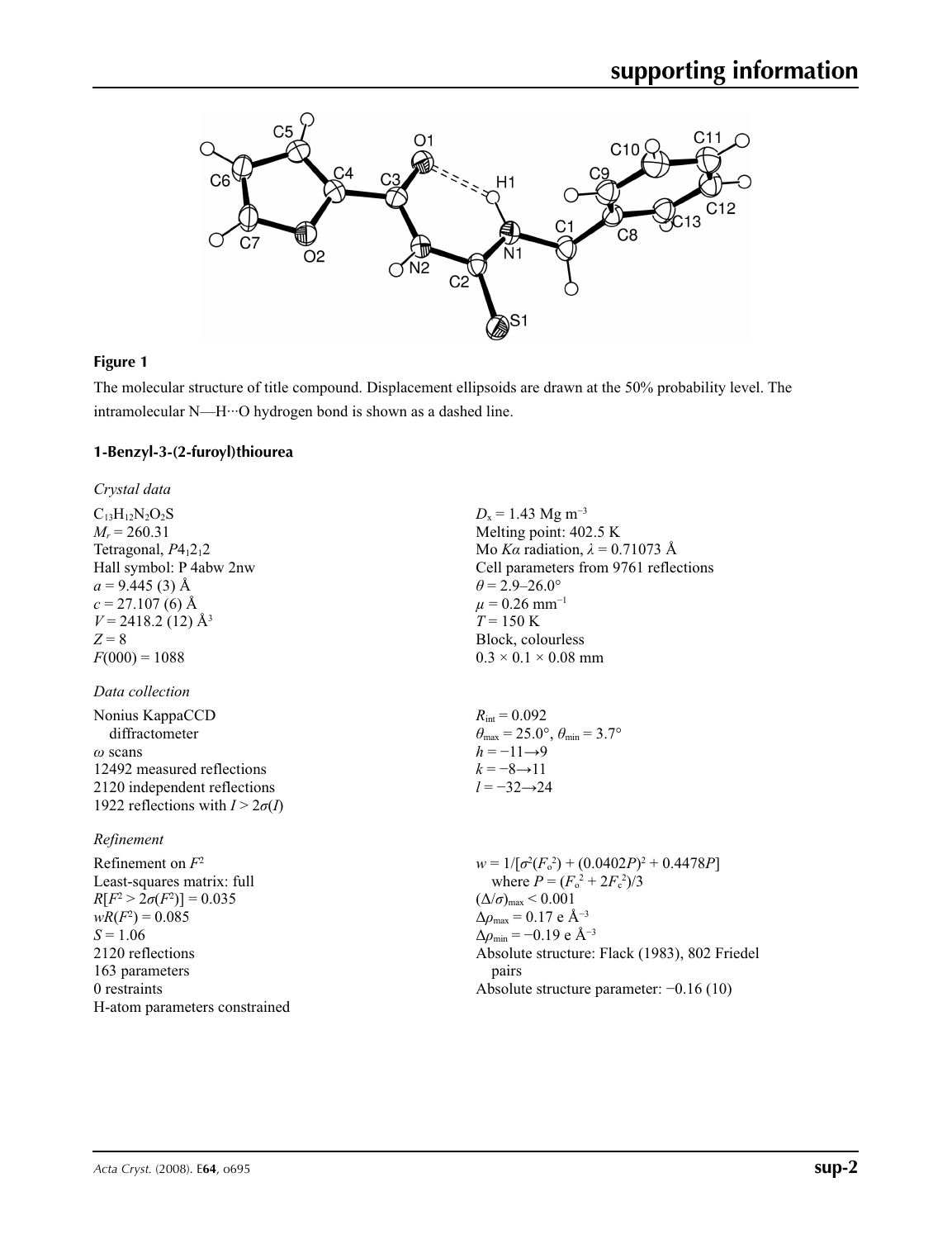### *Special details*

**Geometry**. All e.s.d.'s (except the e.s.d. in the dihedral angle between two l.s. planes) are estimated using the full covariance matrix. The cell e.s.d.'s are taken into account individually in the estimation of e.s.d.'s in distances, angles and torsion angles; correlations between e.s.d.'s in cell parameters are only used when they are defined by crystal symmetry. An approximate (isotropic) treatment of cell e.s.d.'s is used for estimating e.s.d.'s involving l.s. planes.

|                | $\boldsymbol{\chi}$ | $\mathcal{Y}$ | $\boldsymbol{Z}$ | $U_{\text{iso}}$ */ $U_{\text{eq}}$ |
|----------------|---------------------|---------------|------------------|-------------------------------------|
| C1             | 0.7270(2)           | 0.4402(2)     | 0.16180(8)       | 0.0311(6)                           |
| H1A            | 0.7104              | 0.3494        | 0.1791           | $0.037*$                            |
| H1B            | 0.6351              | 0.4904        | 0.1597           | $0.037*$                            |
| C2             | 0.7259(2)           | 0.4740(2)     | 0.07225(7)       | 0.0251(5)                           |
| C <sub>3</sub> | 0.8761(2)           | 0.3236(2)     | 0.01767(8)       | 0.0260(5)                           |
| C <sub>4</sub> | 0.9003(2)           | 0.2913(2)     | $-0.03448(8)$    | 0.0270(5)                           |
| C <sub>5</sub> | 0.9858(2)           | 0.1962(2)     | $-0.05694(8)$    | 0.0316(5)                           |
| H <sub>5</sub> | 1.0486              | 0.1313        | $-0.0415$        | $0.038*$                            |
| C6             | 0.9623(2)           | 0.2131(2)     | $-0.10836(8)$    | 0.0336(6)                           |
| H <sub>6</sub> | 1.0069              | 0.1616        | $-0.1341$        | $0.04*$                             |
| C7             | 0.8651(2)           | 0.3157(2)     | $-0.11361(8)$    | 0.0330(6)                           |
| H7             | 0.8296              | 0.3482        | $-0.1444$        | $0.04*$                             |
| C8             | 0.8284(2)           | 0.5288(2)     | 0.19216(8)       | 0.0272(5)                           |
| C9             | 0.9223(2)           | 0.6243(2)     | 0.17099(9)       | 0.0320(5)                           |
| H9             | 0.9287              | 0.6313        | 0.1361           | $0.038*$                            |
| C10            | 1.0065(3)           | 0.7093(3)     | 0.20046(10)      | 0.0389(6)                           |
| H10            | 1.0706              | 0.7739        | 0.1855           | $0.047*$                            |
| C11            | 0.9987(3)           | 0.7014(3)     | 0.25126(10)      | 0.0388(6)                           |
| H11            | 1.0563              | 0.7606        | 0.2713           | $0.047*$                            |
| C12            | 0.9063(3)           | 0.6063(3)     | 0.27252(9)       | 0.0388(6)                           |
| H12            | 0.9001              | 0.6           | 0.3074           | $0.047*$                            |
| C13            | 0.8222(2)           | 0.5198(3)     | 0.24330(8)       | 0.0333(6)                           |
| H13            | 0.7598              | 0.4539        | 0.2584           | $0.04*$                             |
| O <sub>1</sub> | 0.94160(17)         | 0.26029(17)   | 0.04999(6)       | 0.0314(4)                           |
| O2             | 0.82422(16)         | 0.36671(15)   | $-0.06877(5)$    | 0.0309(4)                           |
| N1             | 0.7763(2)           | 0.41033(19)   | 0.11201(6)       | 0.0275(4)                           |
| H1             | 0.8432              | 0.3465        | 0.1081           | $0.033*$                            |
| N2             | 0.77589(19)         | 0.42680(19)   | 0.02701(6)       | 0.0262(4)                           |
| H2             | 0.739               | 0.4679        | 0.0009           | $0.031*$                            |
| S1             | 0.60657(6)          | 0.60581(6)    | 0.072955(19)     | 0.03259(18)                         |

*Fractional atomic coordinates and isotropic or equivalent isotropic displacement parameters (Å<sup>2</sup>)* 

*Atomic displacement parameters (Å2 )*

|                | $U^{11}$   | $I^{22}$   | I 1 <sup>33</sup> | I/12          | $I^{13}$     | $I^{23}$      |
|----------------|------------|------------|-------------------|---------------|--------------|---------------|
| C <sub>1</sub> | 0.0337(12) | 0.0375(13) | 0.0220(11)        | $-0.0027(11)$ | 0.0039(9)    | 0.0008(10)    |
| C <sub>2</sub> | 0.0253(11) | 0.0269(11) | 0.0231(11)        | $-0.0052(9)$  | 0.0015(9)    | $-0.0028(9)$  |
| C <sub>3</sub> | 0.0227(11) | 0.0265(11) | 0.0289(12)        | $-0.0054(10)$ | 0.0013(9)    | $-0.0005(9)$  |
| C4             | 0.0289(12) | 0.0274(12) | 0.0248(11)        | $-0.0019(10)$ | $-0.0021(9)$ | 0.0017(9)     |
| C <sub>5</sub> | 0.0310(13) | 0.0319(12) | 0.0318(12)        | 0.0041(10)    | 0.0005(10)   | $-0.0019(10)$ |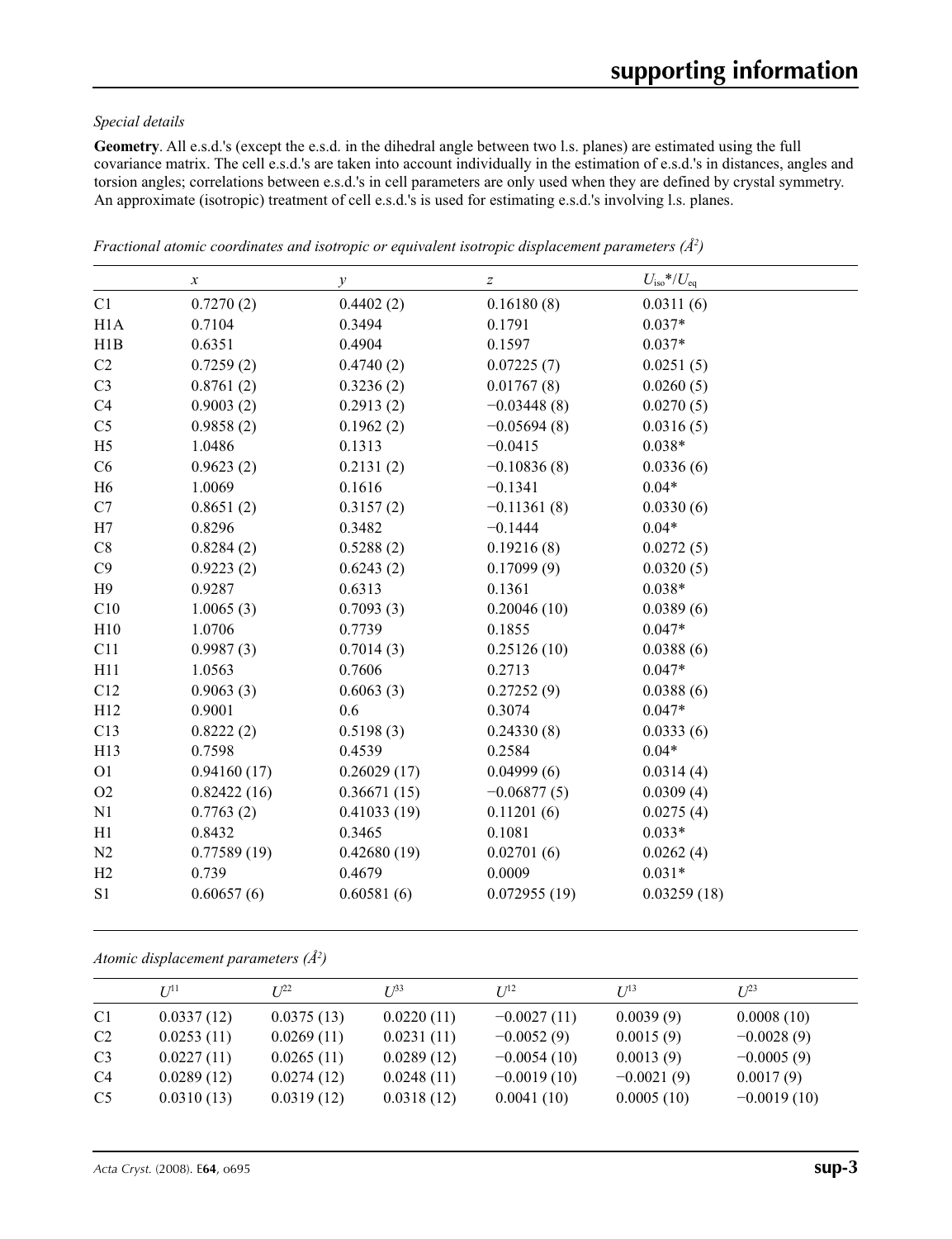| C <sub>6</sub>  | 0.0396(14) | 0.0353(13) | 0.0260(12) | 0.0033(11)    | 0.0041(10)    | $-0.0041(10)$ |
|-----------------|------------|------------|------------|---------------|---------------|---------------|
| C7              | 0.0411(14) | 0.0380(13) | 0.0200(11) | 0.0024(11)    | 0.0016(10)    | $-0.0032(10)$ |
| C8              | 0.0304(12) | 0.0266(12) | 0.0246(11) | 0.0077(10)    | 0.0000(9)     | $-0.0018(9)$  |
| C9              | 0.0354(13) | 0.0324(12) | 0.0283(12) | 0.0043(11)    | 0.0009(10)    | 0.0006(11)    |
| C10             | 0.0381(14) | 0.0358(13) | 0.0427(15) | $-0.0012(12)$ | $-0.0005(11)$ | $-0.0003(11)$ |
| C <sub>11</sub> | 0.0399(14) | 0.0381(13) | 0.0385(14) | 0.0034(12)    | $-0.0058(12)$ | $-0.0074(12)$ |
| C12             | 0.0451(15) | 0.0452(15) | 0.0261(12) | 0.0097(13)    | $-0.0045(11)$ | $-0.0035(11)$ |
| C13             | 0.0376(13) | 0.0347(13) | 0.0277(13) | 0.0048(11)    | 0.0023(11)    | 0.0020(10)    |
| O <sub>1</sub>  | 0.0327(9)  | 0.0354(9)  | 0.0262(8)  | 0.0035(7)     | $-0.0005(7)$  | 0.0009(7)     |
| O <sub>2</sub>  | 0.0354(9)  | 0.0319(9)  | 0.0253(8)  | 0.0060(7)     | $-0.0011(7)$  | $-0.0017(7)$  |
| N <sub>1</sub>  | 0.0303(10) | 0.0287(10) | 0.0236(9)  | 0.0027(8)     | 0.0016(8)     | $-0.0010(8)$  |
| N <sub>2</sub>  | 0.0288(10) | 0.0291(10) | 0.0208(9)  | 0.0010(8)     | $-0.0008(8)$  | $-0.0012(8)$  |
| S <sub>1</sub>  | 0.0371(3)  | 0.0324(3)  | 0.0283(3)  | 0.0066(3)     | 0.0013(3)     | $-0.0021(2)$  |
|                 |            |            |            |               |               |               |

*Geometric parameters (Å, º)*

| $C1 - N1$        | 1.456(3)    | $C7 - O2$         | 1.363(2) |  |
|------------------|-------------|-------------------|----------|--|
| $C1 - C8$        | 1.515(3)    | $C7 - H7$         | 0.95     |  |
| $Cl-H1A$         | 0.99        | $C8-C9$           | 1.389(3) |  |
| Cl—H1B           | 0.99        | $C8 - C13$        | 1.390(3) |  |
| $C2 - N1$        | 1.323(3)    | $C9 - C10$        | 1.384(3) |  |
| $C2 - N2$        | 1.388(3)    | $C9 - H9$         | 0.95     |  |
| $C2 - S1$        | 1.679(2)    | $C10 - C11$       | 1.381(4) |  |
| $C3 - O1$        | 1.228(3)    | $C10 - H10$       | 0.95     |  |
| $C3 - N2$        | 1.382(3)    | $C11 - C12$       | 1.379(4) |  |
| $C3-C4$          | 1.464(3)    | $C11 - H11$       | 0.95     |  |
| $C4 - C5$        | 1.353(3)    | $C12 - C13$       | 1.387(4) |  |
| $C4 - O2$        | 1.374(2)    | $C12 - H12$       | 0.95     |  |
| $C5-C6$          | 1.420(3)    | $C13 - H13$       | 0.95     |  |
| $C5 - H5$        | 0.95        | $N1 - H1$         | 0.88     |  |
| $C6 - C7$        | 1.342(3)    | $N2-H2$           | 0.88     |  |
| $C6 - H6$        | 0.95        |                   |          |  |
|                  |             |                   |          |  |
| $N1-C1-C8$       | 114.11(18)  | $C9 - C8 - C1$    | 122.5(2) |  |
| $N1-C1-H1A$      | 108.7       | $C13 - C8 - C1$   | 118.8(2) |  |
| $C8-C1-H1A$      | 108.7       | $C10-C9-C8$       | 120.3(2) |  |
| $N1-C1-H1B$      | 108.7       | $C10-C9-H9$       | 119.8    |  |
| $C8-C1-H1B$      | 108.7       | $C8-C9-H9$        | 119.8    |  |
| $H1A - C1 - H1B$ | 107.6       | $C11 - C10 - C9$  | 120.9(2) |  |
| $N1-C2-N2$       | 116.84(18)  | $C11 - C10 - H10$ | 119.6    |  |
| $N1-C2-S1$       | 124.70(16)  | $C9 - C10 - H10$  | 119.6    |  |
| $N2 - C2 - S1$   | 118.46(15)  | $C12 - C11 - C10$ | 119.1(2) |  |
| $O1 - C3 - N2$   | 123.90(19)  | $C12 - C11 - H11$ | 120.5    |  |
| $O1 - C3 - C4$   | 120.59(19)  | $C10-C11-H11$     | 120.5    |  |
| $N2 - C3 - C4$   | 115.51(18)  | $C11 - C12 - C13$ | 120.5(2) |  |
| $C5 - C4 - O2$   | 110.61(18)  | $C11 - C12 - H12$ | 119.8    |  |
| $C5-C4-C3$       | 131.8(2)    | $C13 - C12 - H12$ | 119.8    |  |
| $O2 - C4 - C3$   | 117.63 (18) | $C12 - C13 - C8$  | 120.6(2) |  |